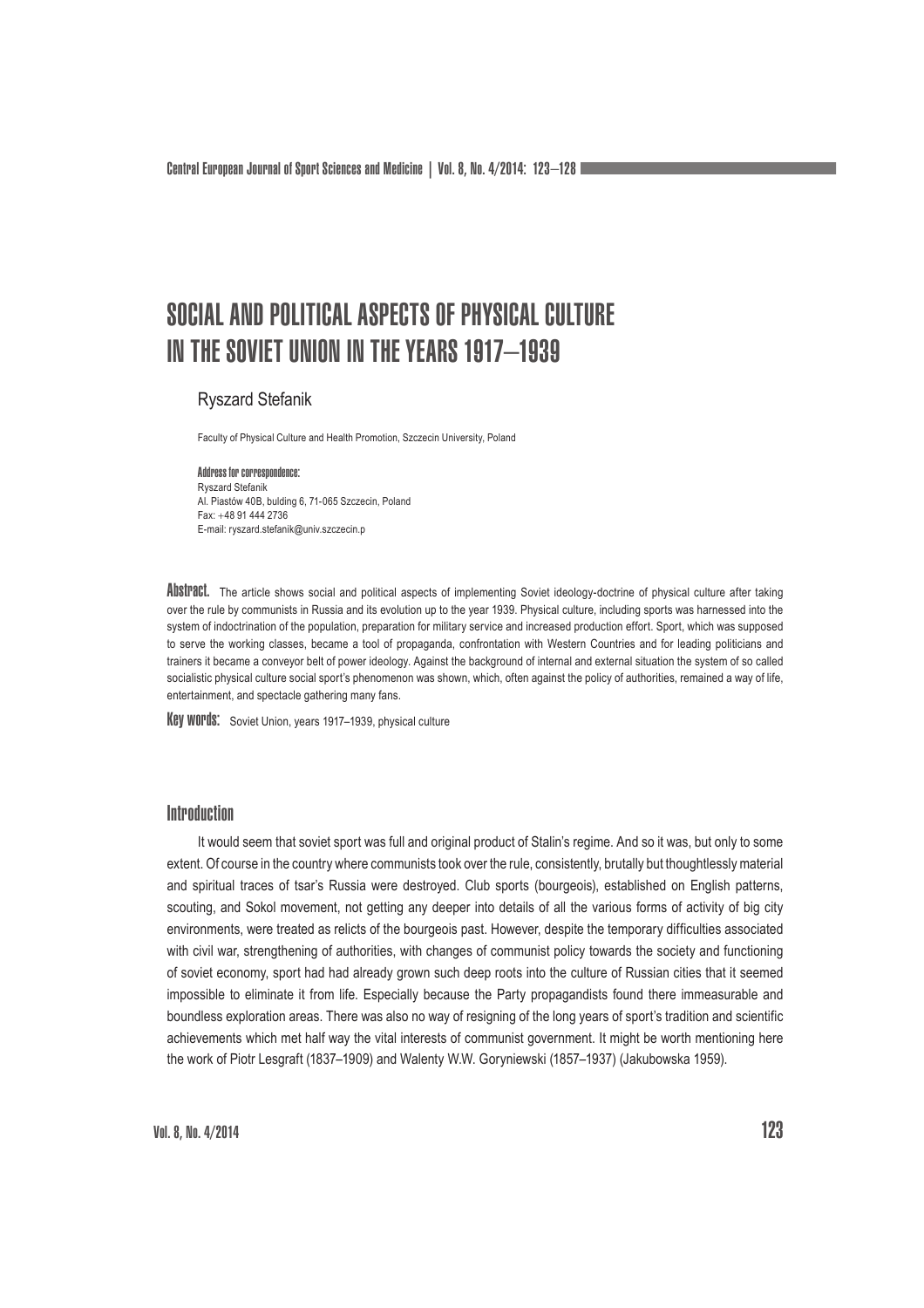#### Ryszard Stefanik

The beginning of development of modern sports and gymnastics organizations took place in tsar's Russia in the second half of 19th century. Actually, the process of adaptation of West European patterns took place along with the development of sports among the population of Polish towns. The first club was established in 1860 in Petersburg. It was St. Petersburg River Yacht Club, whose members came from bourgeois and gentry environment and which started organizing sailing and rowing races. In 1867 another River Yacht Club was established in Moscow. Soon rowing and sailing clubs were established in other Russian towns on the rivers Wolga, Dniepr, Black See and Baltic coasts. At the end of 19th century there were more than forty and in 1898 they formed Whole Russian Rowing and Sailing Association of Societies and Clubs (Samoukow 1964).

Since the beginning of the sixties of 19th century gymnastics enterprises have started to form and tennis has started to develop, and since the eighties of 19th century the Sokol movement, which gained pattern from the Friedrich Jahn system of gymnastics movement and Czech "Sokol", has gained its popularity. In 1860 in Petersburg Circle of Lawn – Tennis and Cricket "Newa" and in 1868 St. Petersburg Tennis and Cricket were organized. Soon, special interest groups and places to play tennis were established, among other places, in Moscow, Rostow on the Don, Kiew and Odessa. In 1864 in Petersburg the first Skating Club in Russia was organized, and in 1865 Circle of Followers of Skating, based on the Yacht Club, emerged and was later changed into association. Its member Aleksiej Lebiediew successfully took part in international as well as domestic skating competitions in the eighties. Since 1887 the era of Aleksander H. Panszyn (Grys 1980), the leading Russian skater, had started. In the nineties of this century skating clubs and special interest groups, as well as other sports clubs emerged in many towns in Russia. In 1889 the first championships in speed skating were played. At the time skaters, as well as cyclists, fencers and ballplayers, who won in domestic as well as in international rivalry became first sportsmen heroes of Russia.

In the eighties of 19th century cycling and organized cycling races became very popular. In the last decade of 19th century in urban environment in Russia, mainly in Petersburg, Moscow, Charkow, Kiew, Odessa, Riga many sports organizations such as skaters, cyclists, athletics, heavy athletics, footballers, ice skaters, skiers, and gymnastics organizations appear. The first football match was played in 1892 in Petersburg. In this city, in 1897, the first football club "Victoria" was established and in 1901 a local league started (Suchotin 1970).

At the beginning of 20th century the fastest growing organization was the Gymnastics Association called "Sokol", which along with scouts' teams (since 1910) had the biggest impact on urban youths' environment. As for team sports, the most popular was football, which became the favourite form of entertainment for people living in St. Petersburg, Moscow and Odessa. The footballers played for the first time at the Olympic Games in Stockholm in 1912. Of course, winter sports such as skating, skiing and, a little less, hockey on ice gained a special meaning. Traditionally wrestling, weight lifting and boxing were developed. There was also a considerable animation in athletics and swimming. The increased sports activity contributed to further forming of organizational structures and confrontation of the represented level in number of competitions and championships. The measure of popularity, commonness of sports, and also of the achieved results was the presence of Russian players at the Olympic Games in London in 1908 and next in Stockholm in 1912. The best achievements resulted in mobilizing of sporting environments organization of the First All-Russian Olympics in Kiew (1913) and the Second Whole-Russian Olympic in Riga (1914) played only days before the First World War broke out.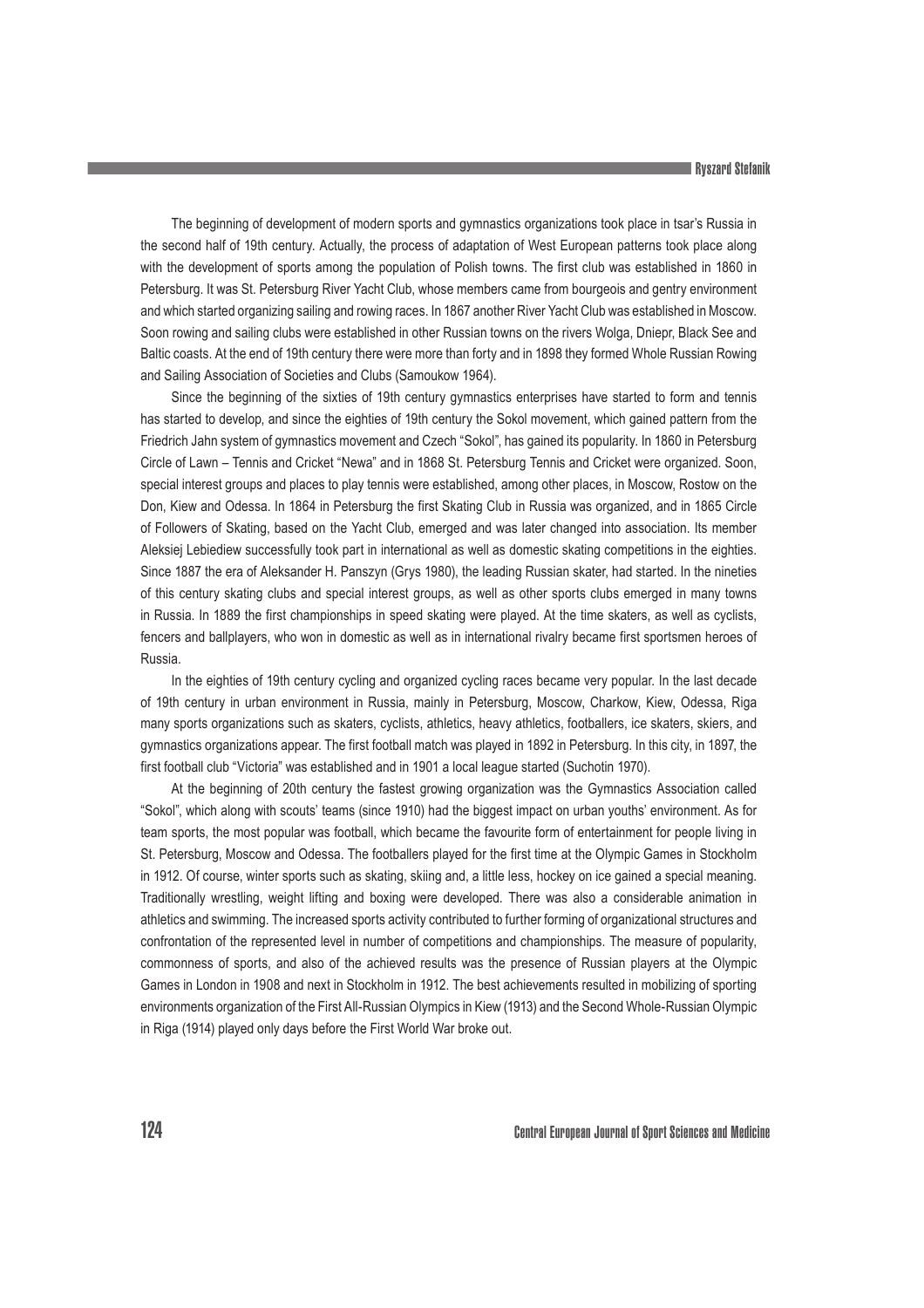## Results of the research

The October Revolution meant the end of the old Russia. Along with taking over the rule by the communists the society was gradually taken into new direction set earlier by the ideologues of the new system. In many cases those were previously prepared concepts. However, it was soon found out that theories built in the minds of pseudo philosophers were not suitable for being used for long on living, social organism. The world of fiction was mixed with the real world generating several nonsense. The ideology of the system eroded with time. Its evolution was necessary or at least periodical decreasing of the intensity of indoctrination of the society.

There was also a similar problem concerning physical culture, which immediately became one of the pillars of communist propaganda, politics and an element of specifically understood legitimacy of the authorities. This was of course nothing new. The same goals and forms characterized the physical culture in the tsar's policy. Creating official ideas of the workers and farmers country it was necessary to reach for the works of socialist utopian philosophers Marks and Engels, who justified and foretold historical changes, leading by revolutionary road to the emergence of society of "working masses" without classes (Młodzikowski 1984). Because the opinions of educators, defining the directions of general education and physical education, were gaining more and more popularity the "progressive" idea created a base for socialistic physical culture in Soviet Russia. Beside an extensive theoretical legacy, propagandists had access to the West European experience of workers' sports development, especially in Germany, Austria, and Switzerland (Laskiewicz 1966, 1968).

Physical culture was indissoluble part of human culture, it was supposed to become a common value. Those were very significant slogans. It does not escape our attention that wide possibilities of the impact were supposed to be accessible only to the "working masses". Basically only urban ones, because of cultural, social and economic considerations, rural regions were at the time cut from sports, recreation and school physical activity. The official policy of the authorities was full of inconsequence. On the way to create classless and socialistic society, according to the demagogy dialectic, communist ideas were left behind and barriers were deepened not only between nations closed in one, intolerant country but also between different environments and social levels ("classes").

From the very beginning, as mentioned above, the Soviet authority benefited from Tsar's Russia physical culture and policy experience output. Physical culture was harnessed into the system of society indoctrination, preparation to fulfill the needs of communist country production work and military mobilization. In each totalitarian political system domestic economy was transformed into arms production and human potential was used in the process of militarization. Its inefficiency resulted in using constraint and so called militarization of work, which consisted of using penalties of state of war for workers going on strike, those avoiding work and late workers (Smaga 1992). According to decisions of the 7th Convention of Party in March 1918 The Council of People's Commissars on April 8 adopted the resolution concerning the organization of territorial military stations. They were supposed to take care of military cadet corps of "working masses" of Soviet Russian Federation Republic on April 22, 1918 pursuant to Decree of All-Russian Central Committee of Workers Farmers and Army, which of course carried out orders of the Bolsheviks, military cadet corps became obligatory. Wsiewobucz, that is Main Office of Adoption of Red Army Reserves was established to control this. Preparation involved groups of recruits (aged 18–40) and pre military (aged 16–18). The organ of People's Office of Education with the help of Wsiewobucz was supposed to take care of school youths education (Czudinow 1959). Speedy creation of regular army was dictated by the pressure of rebellion of Czechoslovakian prisoners of war. The fact of imposing the obligation of education has shown that citizens were under full control and differentiated society as town and country "working people" and a category of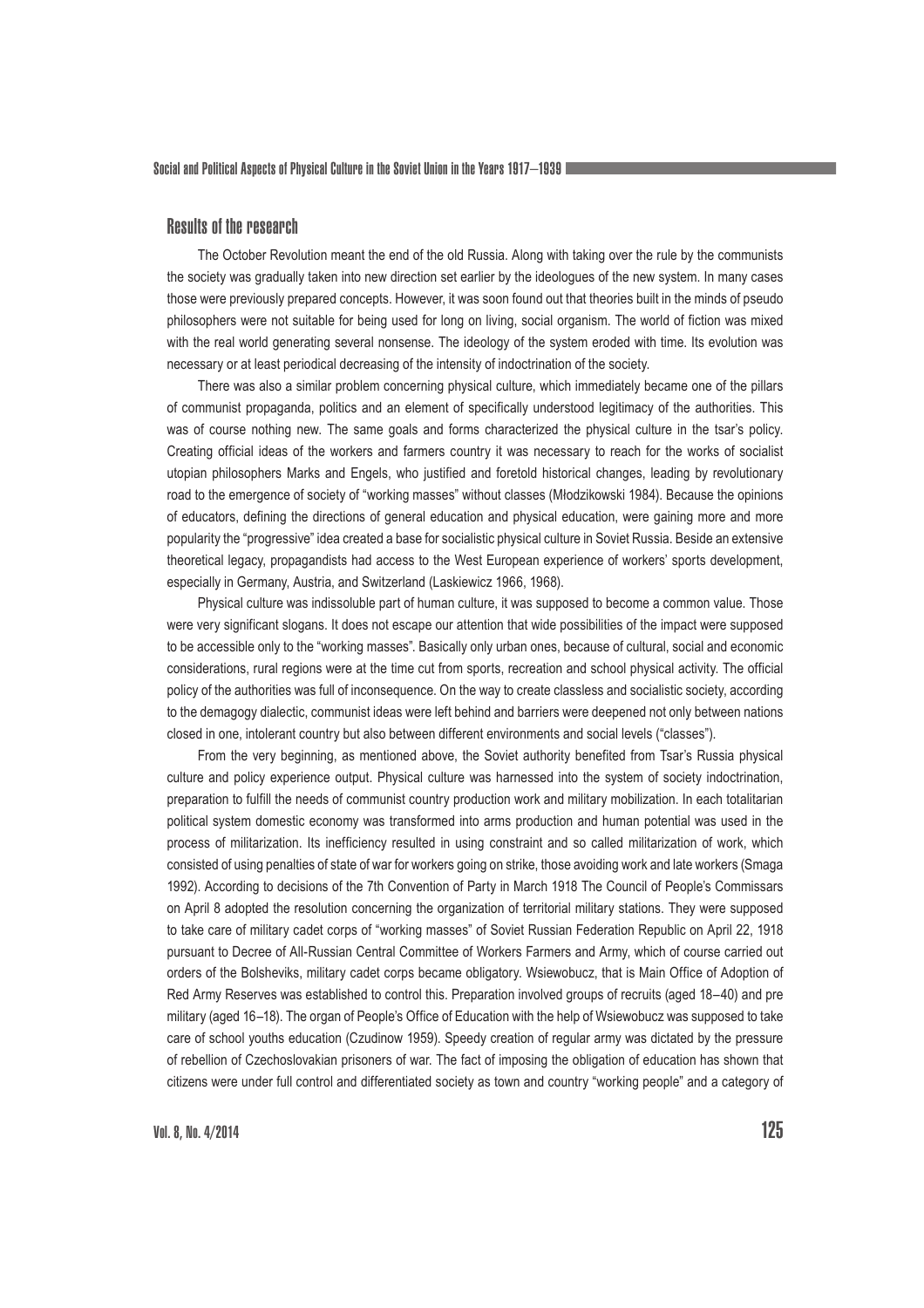class strangers that is "enemies of the people", who were not allowed to enter cadet corps. This category included owners of small producing plants, craftsmen, merchants, intelligentsia, rich farmers, that is all those who soon became objects of political persecution. Society mobilization limited its freedom, strengthened communists' power and made it impossible for the undecided to cross the anti-communist power. The need to prepare the directing staff for Wsiewobucz forced the organization of proper courses. In August 1919 Central Institute of Physical Culture in Moscow and in October of the same year the Institute of Physical Culture in Leningrad were established (Jakubowska 1959).

The first turning point of authorities' policy towards the matters of physical culture was establishing the Main Council for Physical Culture attached to Council of Peoples Commissars in 1923, which at the same time deprived the army of power of governing the sport. The process of establishing organizational frames of Soviet physical culture has started but not without clashing of views. Demands were put forward by Wsiewobucz and Komsomol (Laskiewicz 1967). All organizations defined as "bourgeois", operating before The October Revolution, were disbanded. The First All-Union Festival of Physical Culture took place in Moscow in September 1923, the First Festival of Physical Culture All-Union-Council of Workers Association in1925. In 1928 in Moscow the first summer workers athletic meeting was organized with guests from abroad (Laskiewicz 1973).

 "The world of sport" became the representation of the "world of work" and was placed next to so called voluntary sports association, subject to the unions. It was not only the result of ideological reasons but also financial and organization ones. Along with the already operating association "Dynamo" (since 1923) many other association emerged: in 1935 – the sporting association of craftsmen cooperative "Spartak" and in 1936 another one – "Torpedo" (workers union of car industry), "Krylia Sowietow" (workers union of aviation industry), "Piszczewik" (workers union of the consumption industry), "Wodnik" (workers union of river and see transport), "Bolszewik" (workers union of education institutions), "Zenit" (workers union of army devices and ammunition industry), "Lokomotiw" (workers union of USSR railway workers) and others (Enciklopediczeskij słowar... 1961). Those were social organizations of sports movement of "city and village working masses". However, in the republics where population was rather small usually only one sports association was established and it usually cooperated with enterprises and territorial authorities. Basic cell of the soviet physical culture mass movement became a sports circle within enterprise (Makarcew 1954). Its foundation was the badge called Ready for Work and Defense (GTO) established in 1931, officially as a result of Komsomol application. It included a set of norms to meet from specified sports competitions. In 1932 a second level of this badge was established and in 1934 a badge for children Be Ready for Work and Defens (BGTO) appeared. In 1934 a title of "Meritorious Master of Sport" and a badge "USSR Alpinist" were established. In 1936 a supreme state instance of physical culture – All-Union Committee of Physical Culture was founded. It meant a final creation of organizational forms of physical culture and sport in Soviet Union. The thirties were very special in the development of competitive sports and increasing their level. It was connected with so called Great Backward Trend, that is with a change in policy towards society and propagandist campaign showing the future "era of abundance". Parks of culture and recreation were built, "mass" entertainment was organized, and sports were financed in a wider range (Fitzpatrich 2012). Further development of culture and spectacular benefits of sports in the gray reality of Soviet everyday life probably overlapped it. The stars of sports fields and running tracks stood in one line with the heroes of Soviet Russia, work heroes, fliers and polar explorers in the race to win with the West, and in the future maybe to defend their country. By the way, it might have been one of the most attractive benefits of playing sports, leading

126 Central European Journal of Sport Sciences and Medicine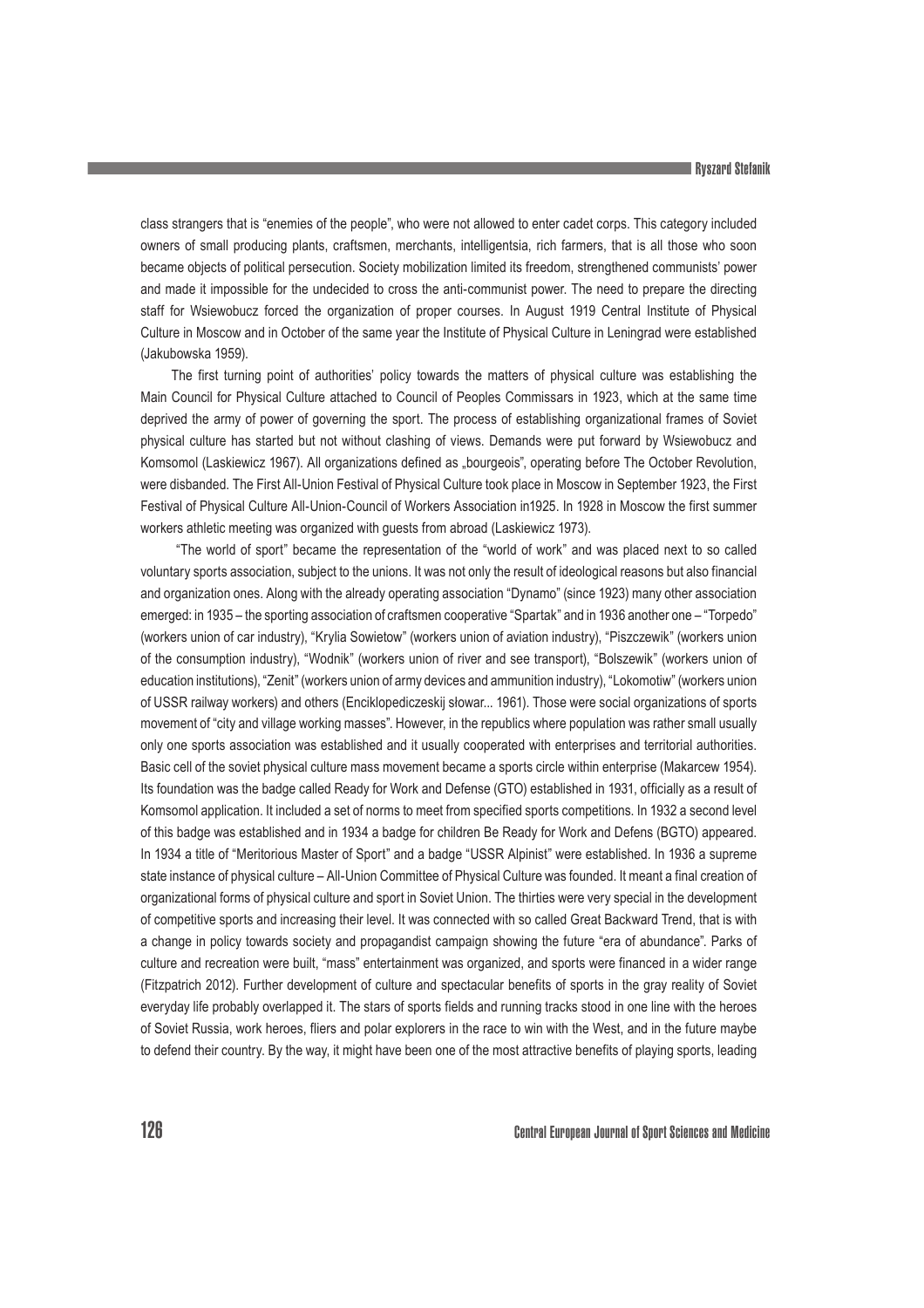Social and Political Aspects of Physical Culture in the Soviet Union in the Years 1917–1939

athletes (and whole teams) benefited from the care of party elites and had access to goods unavailable for ordinary people.

Soviet Union, despite the external isolation (and of course internal limitation of population), used sport for propagandist actions, invigilation of socialistic and communist environments of Western Europe and intelligence activities. The Red Sports International (RSI) established in July 1921 (Kalpus and Rejsnier 1924; Laskiewicz 1961; Żołdak 1962) was used for this purpose. Meetings were organized with workers representations from Finland, Austria, Czechoslovakia, France and Norway.

### **Conclusions**

The organizational structure of soviet sport gradually changed as the internal situation was getting under control, and next, along with transformation of the governing system and civilization changes. "The Word of Sports" became, just as all other sides of life, subordinate to the central, state management. Without penetrating further into social awareness, morals and Russian culture it must be said that the philosophy of power and mechanisms of control over the society did not differ from the tsar's "samodzierzawie". The rhetoric changed, terror and invigilation increased, indoctrination of society was organized. The abuse of power was either the result of greed or the need to fulfill party obligations. Standards of new "elites", often crude, poorly educated urban groups of poor (usually of rural origin) or even social and criminal margin. Coercion became the general rule of governance, and fear induced among inhabitants became its foundation. Moreover, in Russian society lacking stable national and citizen ties it was the only way to keep the country strong and powerful, which was the main goal of communist leaders (Pipes 2012).

In the whole discussed period sport, contrary to primary intentions of authorities, was a social phenomenon of urban societies. In the society, where interpersonal ties were effectively destroyed, it became one of the few entertainments in Stalin's era of dullness and hopelessness. It soon gained applause among local party elites, highlighting local the particularisms. Participation in sports events triggered emotions and reactions which were unthinkable in everyday life.

## **References**

Czudinow I.G. Osnownyje postanowlenia, prikazy i instrukcji po waprosam sowietskoj fiziczeskoj kultury i sporta 1917–1957. Fizkultura i Sport. Moskwa 1959: 5–9.

Dall Z. Kultura Fizyczna i Sport w ZSRR. Sport i Turystyka. Warszawa 1953: 17–18.

- Enciklopediczeskij słowar po fiziczeskoj kulturie i sportu, T.I. Fizkultura i Sport. Moskwa 1961: 264–270.
- Fitzpatrich S. Życie codzienne pod rządami Stalina, Rosja Radziecka w latach trzydziestych XX wieku, Wydawnictwo Uniwersytetu Jagiellońskiego. Kraków 2012: 130.
- Grys I. Początki i rozwój kultury fizycznej w Rosji, part II. Wychowanie Fizyczne i Higiena Szkolna. 1980; 2: 61.
- Jakubowska H. Wybrane zagadnienia z historii kultury fizycznej. AWF. Warszawa 1959: 169–172, 180.

Kalpus B., Rejsnier F. Krasnyj internacjonał fizyczeskoj kultury, Moskwa 1924: 3-19.

Laskiewicz H. Międzynarodowe kontakty sportowe Związku Radzieckiego (ze szczególnym uwzględnieniem stosunków polskoradzieckich). Wychowanie Fizyczne i Sport. 1973; 2: 4–5.

Laskiewicz H. Niektóre problemy robotniczej kultury fizycznej. Wychowanie Fizyczne i Sport. 1968; 1: 87–101.

Laskiewicz H. Początki robotniczych organizacji kultury fizycznej w Europie. Kultura Fizyczna. 1966; 4: 163–167.

Laskiewicz H. Robotniczy ruch sportowy na terenie międzynarodowym. Kultura Fizyczna. 1961; 9: 605–611.